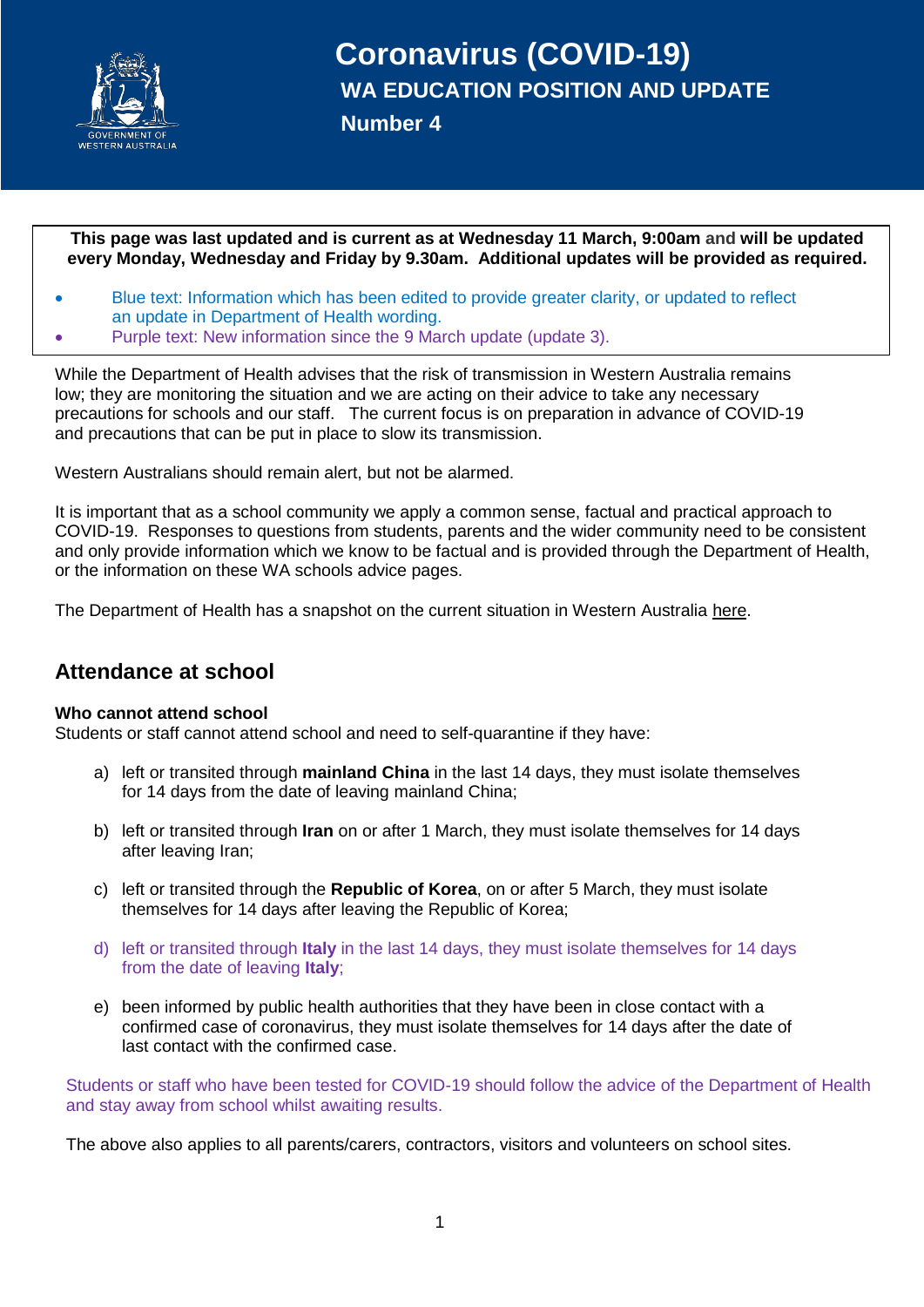Parents/carers and staff should notify their school or line manager if the student or staff member will be away for the isolation period and confirm the date in which they were last in mainland China, Iran, the Republic of Korea or Italy, or have been advised by the Department of Health to isolate.

A medical certificate is not required to return to school. Schools should record the student absence as a Reasonable absence (code R).

Staff who are required to isolate and are well, may work from home and not take leave. Where a staff member is required to isolate in a WA public school due to the above, the staff member will [not be charged](https://ikon.education.wa.edu.au/-/novel-coronavirus-update#toc3) to the schools one line budget.

#### **Who can attend school**

Students or staff who have travelled to or transited through other countries (excluding China, Iran, Republic of Korea and Italy) can attend school. If students or staff display symptoms (see information below) they should not attend school and seek medical advice.

All returned travelers who have travelled in or transited through "higher risk" countries or a country considered to pose a "moderate risk" of transmission in the last 14 days should self-monitor for symptoms and immediately isolate themselves if they become unwell.

| <b>Higher Risk</b>                                                                                                     | <b>Moderate Risk</b>                    |
|------------------------------------------------------------------------------------------------------------------------|-----------------------------------------|
| Must isolate for 14 days prior to attending                                                                            | Can attend school, but self-<br>monitor |
| <b>Mainland China</b><br>$\bullet$<br>Iran<br>$\bullet$<br>Republic of Korea<br>$\bullet$<br><b>Italy</b><br>$\bullet$ | All other countries                     |

The most up to date list can be accessed at:

<https://www1.health.gov.au/internet/main/publishing.nsf/Content/ohp-covid-19-countries.htm>

### **International travel**

#### *School Excursions*

All international school excursions in Western Australian schools have been banned (this now includes the USA and Canada) until further notice, except for travel to New Zealand (providing it does not transit through Asia).

For public schools who have cancelled an international or interstate excursion due to COVID-19, they can claim non-refundable losses through the Department's Travel Cover. The cover is based on the school having appropriate approval for the excursion and having collected the mandatory insurance payment of \$75 or \$25 when receiving the initial payment for the excursion from the parents.

If you wish to [submit a Travel Claim](https://ikon.education.wa.edu.au/-/novel-coronavirus-update#toc5) a representative of the school will need to provide:

- 1. Formal documentation from your travel agent or associated travel companies with itemised costs and expenses including the non-refundable portions of the trip;
- 2. The [Travel Claim Form](https://ikon.education.wa.edu.au/-/novel-coronavirus-update#toc5) (the claim will be on behalf of all Department insured attendees on the trip); and
- 3. The [spreadsheet](https://ikon.education.wa.edu.au/-/novel-coronavirus-update#toc5) providing the details of all Department insured attendees on the trip.

Once you have completed the above you can send the information to [Legalservices@education.wa.edu.au](mailto:Legalservices@education.wa.edu.au)  for processing with the Government Insurance Division. A lump sum payment will be made to the school for payment to the individual attendee.

Details about arrangements for collection of the insurance travel fee and payment of any compensation will be included on IKON next week.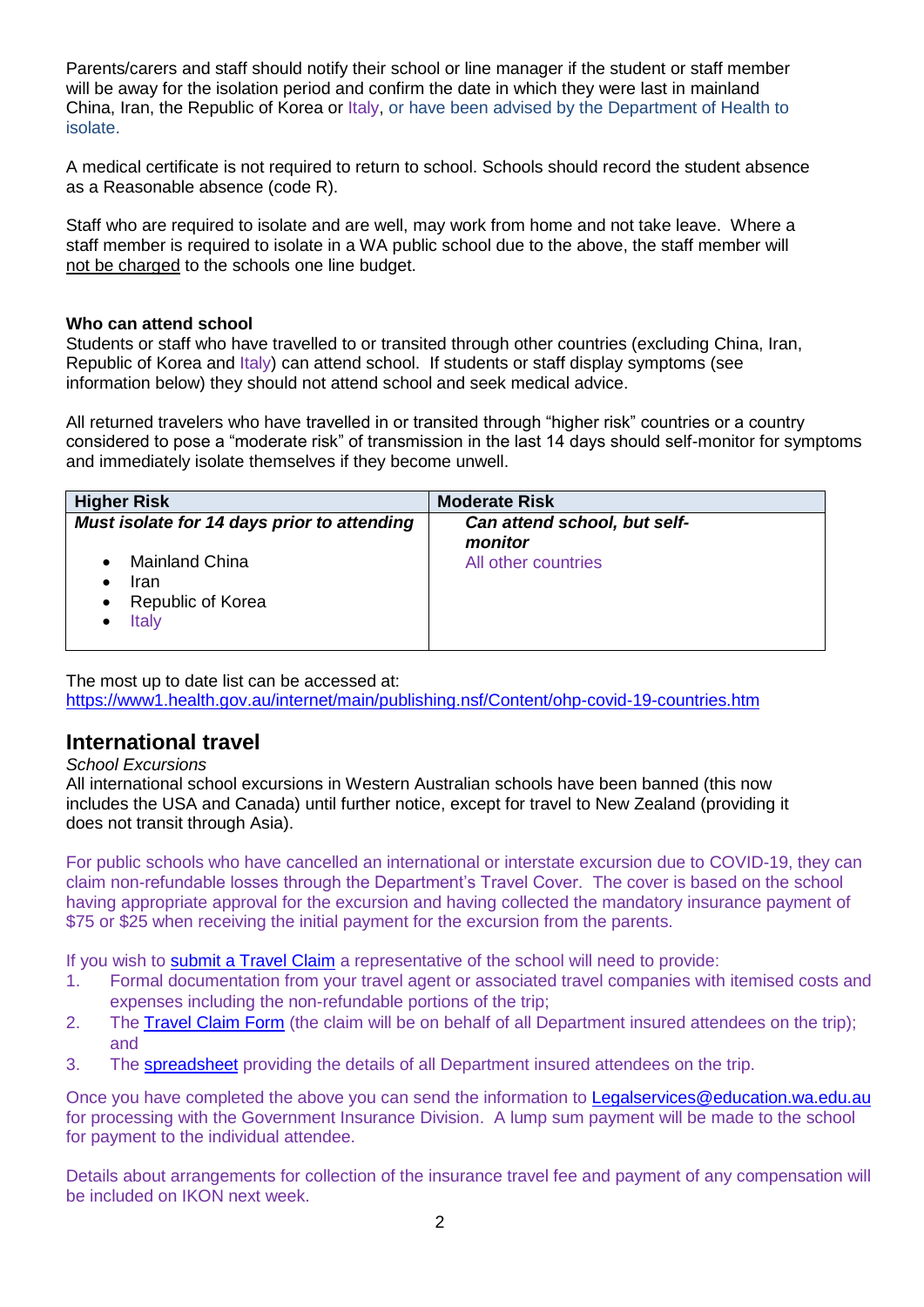### *Student exchanges and study tours into WA schools*

Principals make decisions with regard to staff and students visiting Western Australian schools from overseas. There are no additional restrictions other than those already put in place by Australian Border Force and Department of Health. We will keep you informed if any additional restrictions are implemented.

#### *Staff work related travel*

All government funded non-critical international travel for public sector employees and ministerial staff is banned until further notice, effective immediately. For critical travel that cannot be avoided, staff should check the [Smart Traveller](https://www.smartraveller.gov.au/) website prior to travelling to ensure that they have the latest information and can make informed decisions.

### *Non-work travel advice*

The Commonwealth Government (Border Force) have updated travel restrictions to visitors from South Korea, Iran, mainland China and Italy. Visitors who are not Australian citizens or permanent residents, or their dependents will not be allowed entry into Australia. The Commonwealth Government has also advised that visitors from Italy will also be subject to enhanced health screening and temperature testing arrangements.

### **Communication**

Public schools should contact the Department of Education Media Team on 9264 5821 for advice before responding to media queries.

If you would like support to communicate with parents/carers about COVID-19, you can contact the coronavirus support team and principal advisors (Phil White on 9264 4075, Ed Black on 9264 4074 and Jordana Yearsley on 9264 4079).

## **Will my school close if there is a confirmed staff or student case?**

If a WA school has to close due to a confirmed case, it will be on advice from the WA Health Department's Chief Health Officer. In this situation the principal will receive direct advice and support regarding the closure process and communication from the coronavirus support team.

If you have a staff member or student who has been tested for COVID-19, you should consider now how you would communicate with your parents and staff (during or after the school day) if your school is required to close.

It would be appreciated if you email [coronavirussupport@education.wa.edu.au](mailto:coronavirussupport@education.wa.edu.au) where a student or staff member is tested. This will assist our support planning.

## **How can I protect myself and others against COVID-19?**

- Frequently washing your hands for at least 20 seconds with soap and water, or using an alcohol-based hand gel
- Refraining from touching mouth and nose
- If coughing or sneezing, covering your nose and mouth with a paper tissue or flexed elbow.
- Dispose of the tissue immediately after use and perform hand hygiene and
- Avoiding close contact with anyone if you, or they, have a cold or flu-like symptoms (maintain a distance of at least 1 metre).

# **How is COVID-19 spread?**

COVID-19 is most likely to spread from person-to-person through:

- direct close contact with a person while they are infectious;
- close contact with a person with a confirmed infection who coughs or sneezes; or
- touching objects or surfaces (such as door handles or tables) contaminated from a cough or sneeze from a person with a confirmed infection, and then touching your mouth or face.

Most infections are only transmitted by people when they have symptoms. These can include fever, a cough, sore throat, tiredness and shortness of breath.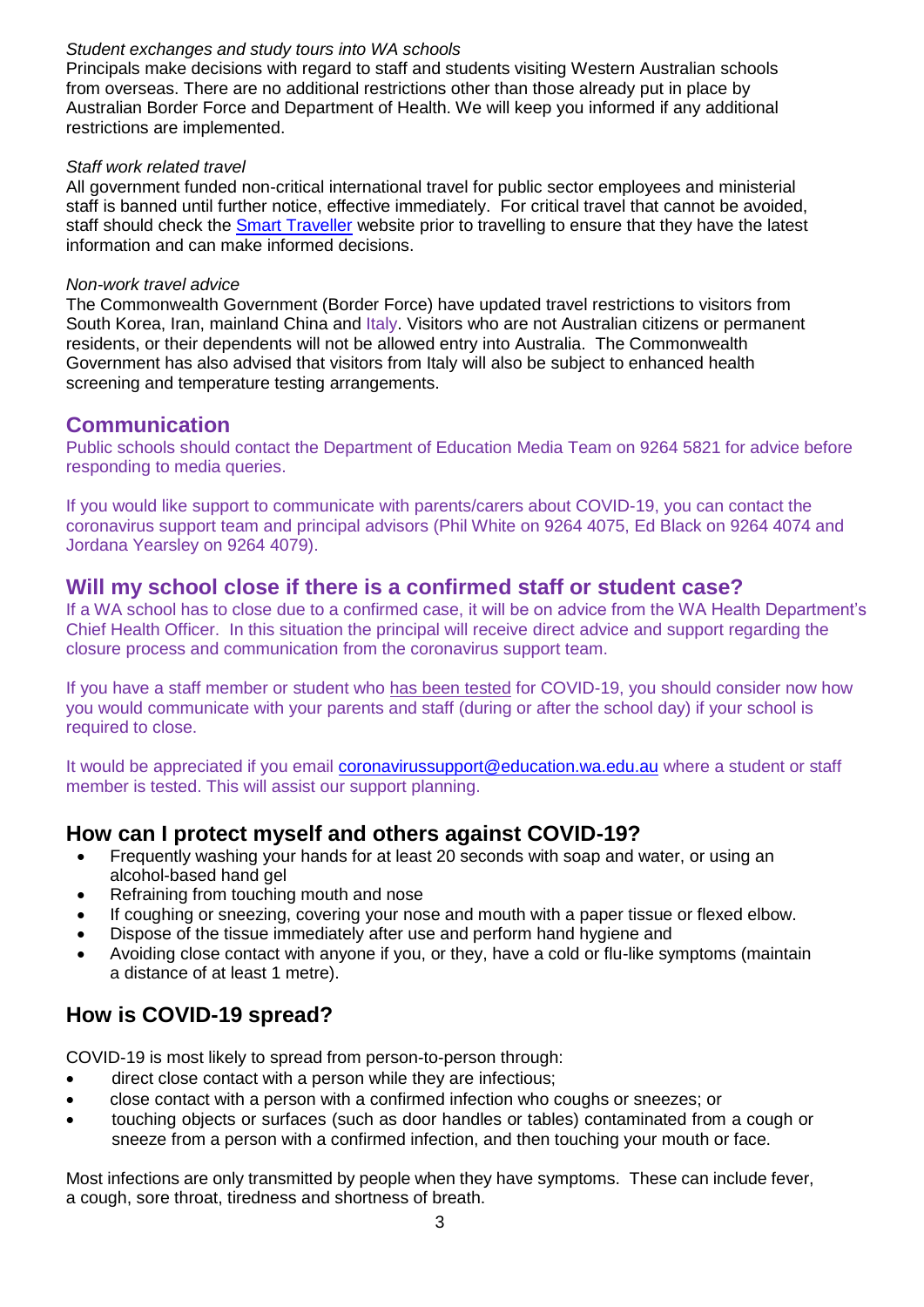# **Preventing the spread of COVID-19**

There are practical and proportionate steps that can be taken to prepare in advance of COVID-19 and precautions that can be put in place to slow its transmission.

The Department of Health promotes regular and thorough hand-washing through:

- putting alcohol based hand rub (ABHR) dispensers in prominent places around schools/workplaces and make sure these dispensers are regularly refilled;
- displaying posters promoting hand-washing, see <https://www.who.int/emergencies/diseases/novel-coronavirus-2019/advice-for-public>
- combining this with other communication measures such as offering guidance from occupational health and safety officers, briefings at meetings and information to promote hand-washing;
- making sure that staff, contractors and students have access to places where they can wash their hands with soap and water;
- ensuring rubbish bins are accessible; and
- ensuring staff have access to cleaning and disinfectant agents to enable cleaning of staff facilities and work stations.

Staff and students should:

- wash hands with soap and running water when hands are visibly dirty;
- wash hands with soap and water and use alcohol based hand rub (ABHR), before and after eating or prior to food preparation;
- wash hands with soap and water after going to the toilet;
- avoid using handkerchiefs;
- cough and sneeze with a tissue or bent elbow, dispose of used tissues immediately, and use ABHR or soap and water;
- avoid touching eyes, mouth and nose;
- wash hands with soap and water or ABHR when caring for the sick;
- if unwell, avoid contact with others;
- make sure workplaces are clean and hygienic, surfaces (e.g. desks and tables) and objects (e.g. telephones, keyboards) need to be wiped with disinfectant regularly; and
- wash hands or use ABHR after handling animals or animal waste.

### **Cleaning and sanitising products**

A supply of soap or another cleansing agent must be available in all schools and students should be given developmentally appropriate instruction for effective hand washing.

Should Department of Education schools have difficulty purchasing cleaning and sanitising products such as hand soap, sanitiser or toilet paper from their regular CUA supplier or other authorised supplier, they may purchase the products from any supplier that has the items in stock. The Department is working with CUA suppliers through the Department of Finance to confirm the on-going availability of these products and will provide further updates once the status is known. If you have any difficulty in sourcing the products from available suppliers, please contact Commercial Services on [buying@education.wa.edu.au](file:///C:/Users/E4016145/AppData/Local/Microsoft/Windows/INetCache/IE/8SGHEP21/buying@education.wa.edu.au) or 9264 5567.

### **Face masks**

WA Health does not recommend the use of face masks for the general public to prevent the risk of contracting COVID-19. See the Australian Government fact sheet 'Information on the use of surgical masks' for further information, available at:

[https://www.health.gov.au/resources/publications/novel-coronavirus-COVID-19-information-on](https://aus01.safelinks.protection.outlook.com/?url=https%3A%2F%2Fwww.health.gov.au%2Fresources%2Fpublications%2Fnovel-coronavirus-COVID-19-information-on-theuse-of-surgical-masks&data=02%7C01%7CMichelle.Brinkworth%40education.wa.edu.au%7C0aa7b34c35104ed5a71a08d7c0d3ba24%7Ce08016f9d1fd4cbb83b0b76eb4361627%7C0%7C0%7C637189887897033316&sdata=YzpAhhlMJC79KjLhJ1wizGff98AYOYg3jC0%2FBIl6gxQ%3D&reserved=0)[theuse-of-surgical-masks](https://aus01.safelinks.protection.outlook.com/?url=https%3A%2F%2Fwww.health.gov.au%2Fresources%2Fpublications%2Fnovel-coronavirus-COVID-19-information-on-theuse-of-surgical-masks&data=02%7C01%7CMichelle.Brinkworth%40education.wa.edu.au%7C0aa7b34c35104ed5a71a08d7c0d3ba24%7Ce08016f9d1fd4cbb83b0b76eb4361627%7C0%7C0%7C637189887897033316&sdata=YzpAhhlMJC79KjLhJ1wizGff98AYOYg3jC0%2FBIl6gxQ%3D&reserved=0)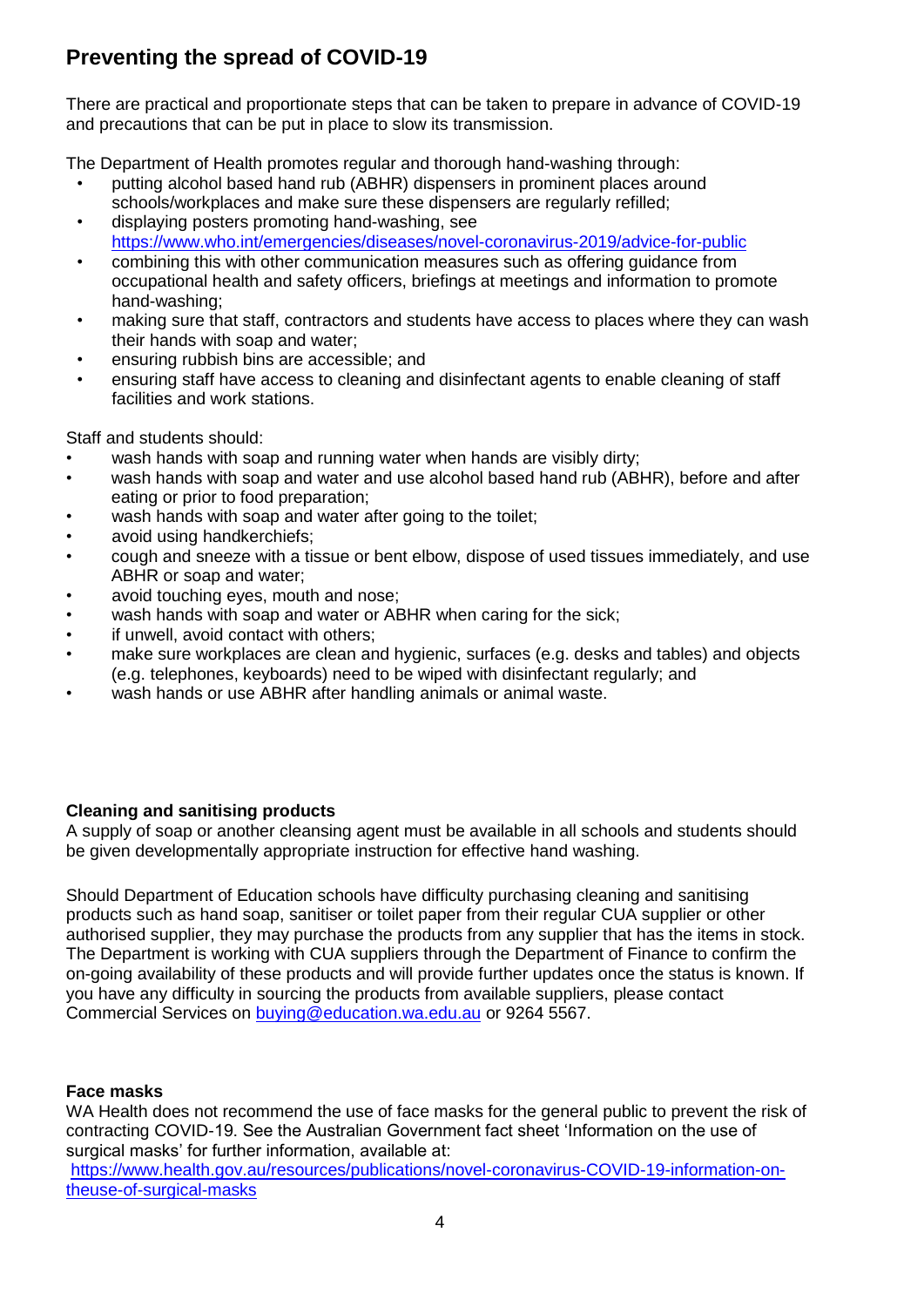# **COVID-19 symptoms**

Most people infected with COVID-19 experience mild symptoms and recover. However, some go on to experience more serious illness and may require hospital care. Risk of serious illness rises with age: people over 40 seem to be more vulnerable than those under 40. People with weakened immune systems and people with conditions such as diabetes, heart and lung disease are also more vulnerable to serious illness.

People with COVID-19 may experience:

- fever;
- flu-like symptoms such as coughing, sore throat and fatigue; or
- shortness of breath.

## **Staff with COVID-19 symptoms**

If a student or employee has travelled or transited through China, Iran or Republic of Korea in the past 14 days AND has respiratory symptoms such as a sore throat, cough, shortness of breath or fever, they should call their GP or call the Coronavirus Health Information Line on 1800 020 080 and advise them of their symptoms and travel history.

If a student or employee is attending a GP or requires urgent medical assistance at an emergency department, they should telephone ahead and tell them that they have been to China, Iran or Republic of Korea and are unwell. This will prevent other people at the health service potentially being exposed.

If a student or employee has serious symptoms, such as difficulty breathing, call 000 for urgent medical help. Students and staff should advise their principal or line manager if they develop symptoms and are being tested for COVID-19, particularly if they have been in the workplace or at school. Public health authorities may contact the Department of Education in the event an employee or student is confirmed to have COVID-19.

If a student or employee does have COVID-19 symptoms and has had possible exposure to the virus, they should not attend school or work until they have medical confirmation that they do not have the virus.

## **Front line services and mass gatherings**

There is not yet any health basis for public sector workers to step away from front line (public facing) duties or for agencies to cancel mass gatherings.

### **Support and advice**

Further information is available at [www.healthywa.wa.gov.au/coronavirus](file:///C:/Users/E4016145/AppData/Local/Microsoft/Windows/INetCache/IE/8SGHEP21/www.healthywa.wa.gov.au/coronavirus) or the healthdirect helpline on **1800 020 080** for more information on the virus and its symptoms.

- [Information for parents and schools](https://ww2.health.wa.gov.au/~/media/Files/Corporate/general%20documents/Infectious%20diseases/PDF/Coronavirus/Coronavirus%20information%20for%20parents%20schools%20and%20early%20childhood%20centres.pdf)
- [Information for employees](https://www.health.gov.au/sites/default/files/documents/2020/03/coronavirus-covid-19-information-for-employers.pdf)
- [Advice for schools about self-isolation requirements](https://ww2.health.wa.gov.au/~/media/Files/Corporate/general%20documents/Infectious%20diseases/PDF/Coronavirus/Coronavirus%20information%20for%20schools%20self%20isolation%20requirement.pdf)

The WA education coronavirus support centre has been established to provide coordinated support across Department of Education, Catholic Education Western Australia, and Association of Independent Schools of Western Australia.

The support centre may be contacted by principals and senior staff for education advice, via email